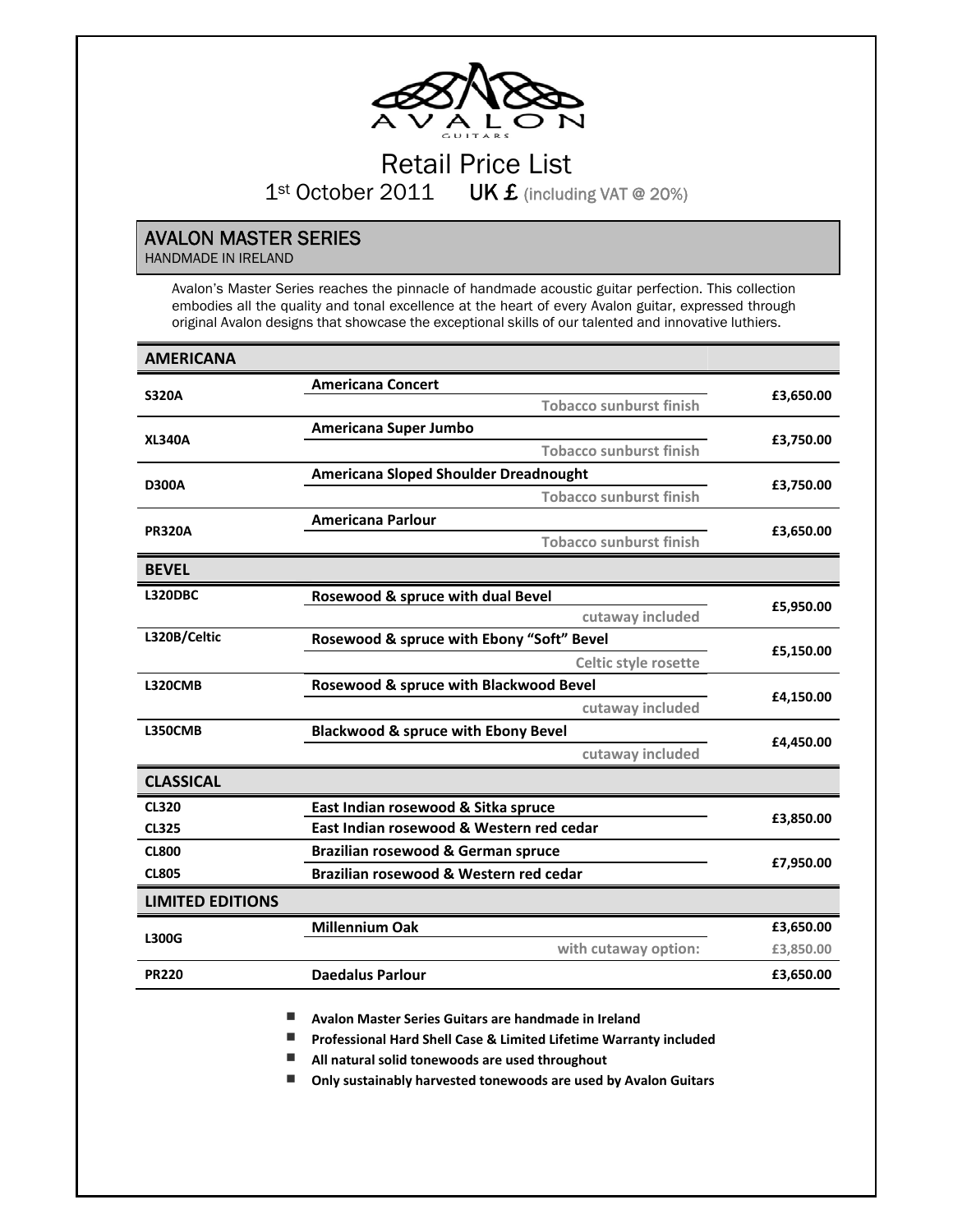

Retail Price List 1st October 2011 UK £ (incl. VAT @ 20%)

### AVALON PREMIER SERIES HANDMADE IN IRELAND

The finest tonewoods and the highest standards of craftsmanship are embodied in each guitar, matched by a rich and responsive tone palette and natural playability. Available in Jumbo (L), Auditorium (A), Dreadnought (D) and Grand Concert (S) body styles.

| 310 Sitka Spruce      | Amazaque                                     |                       | £3,440.00 |
|-----------------------|----------------------------------------------|-----------------------|-----------|
| 315 Western Red Cedar |                                              | with cutaway option*: | £3,760.00 |
| 320 Sitka Spruce      | <b>East Indian Rosewood</b>                  |                       | £3,440.00 |
| 325 Western Red Cedar |                                              | with cutaway option*: | £3,760.00 |
| 330 Sitka Spruce      | <b>Figured Walnut</b>                        |                       | £3,440.00 |
| 335 Western Red Cedar |                                              | with cutaway option*: | £3,760.00 |
|                       | <b>Figured Maple</b>                         |                       | £3,650.00 |
| 340B Sitka Spruce     |                                              | with cutaway option*: | £3,860.00 |
| 350 Sitka Spruce      | <b>Tasmanian Blackwood</b>                   |                       | £3,650.00 |
| 355 Western Red Cedar |                                              | with cutaway option*: | £3,860.00 |
| 360 Sitka Spruce      | <b>Myrtlewood</b>                            |                       | £3,650.00 |
|                       |                                              | with cutaway option*: | £3,860.00 |
| 370 Sitka Spruce      | <b>Hawaiian Koa</b>                          |                       | £3,860.00 |
| 375 Western Red Cedar |                                              | with cutaway option*: | £4,170.00 |
| 380 Sitka Spruce      | Cocobolo                                     |                       | £3,860.00 |
| 385 Western Red Cedar |                                              | with cutaway option*: | £4,170.00 |
| 800 Sitka Spruce      | <b>Brazilian Rosewood (CITIES Certified)</b> |                       | £7,250.00 |
| 805 Western Red Cedar |                                              | with cutaway option*: | £7,950.00 |

## AVALON ARTIST SERIES

HANDMADE IN IRELAND

Designed with the expertise and demands of vastly experienced professional performers, Avalon's Artist models are the consummate stage guitars providing the performer with a rich palette of tone.

| <b>Roby Duke Signature</b>     | <b>RD1 Sunburst Cutaway</b>                 | £3,650.00 |
|--------------------------------|---------------------------------------------|-----------|
|                                | <b>RD2 Black Cutaway</b>                    |           |
| <b>Carl Verheyen Signature</b> | East Indian Rosewood / Sitka spruce Cutaway | £3,860.00 |
|                                | with pickup                                 | £4.120.00 |

**\*Choice of round (Venetian) or sharp (Florentine) cutaway style**

**All Avalon Premier and Artist Series Guitars are handmade in Ireland** 

**Professional Hard Shell Case & Limited Lifetime Warranty included**

**All natural solid tonewoods are used throughout**

**Only sustainably harvested tonewoods are used by Avalon Guitars**